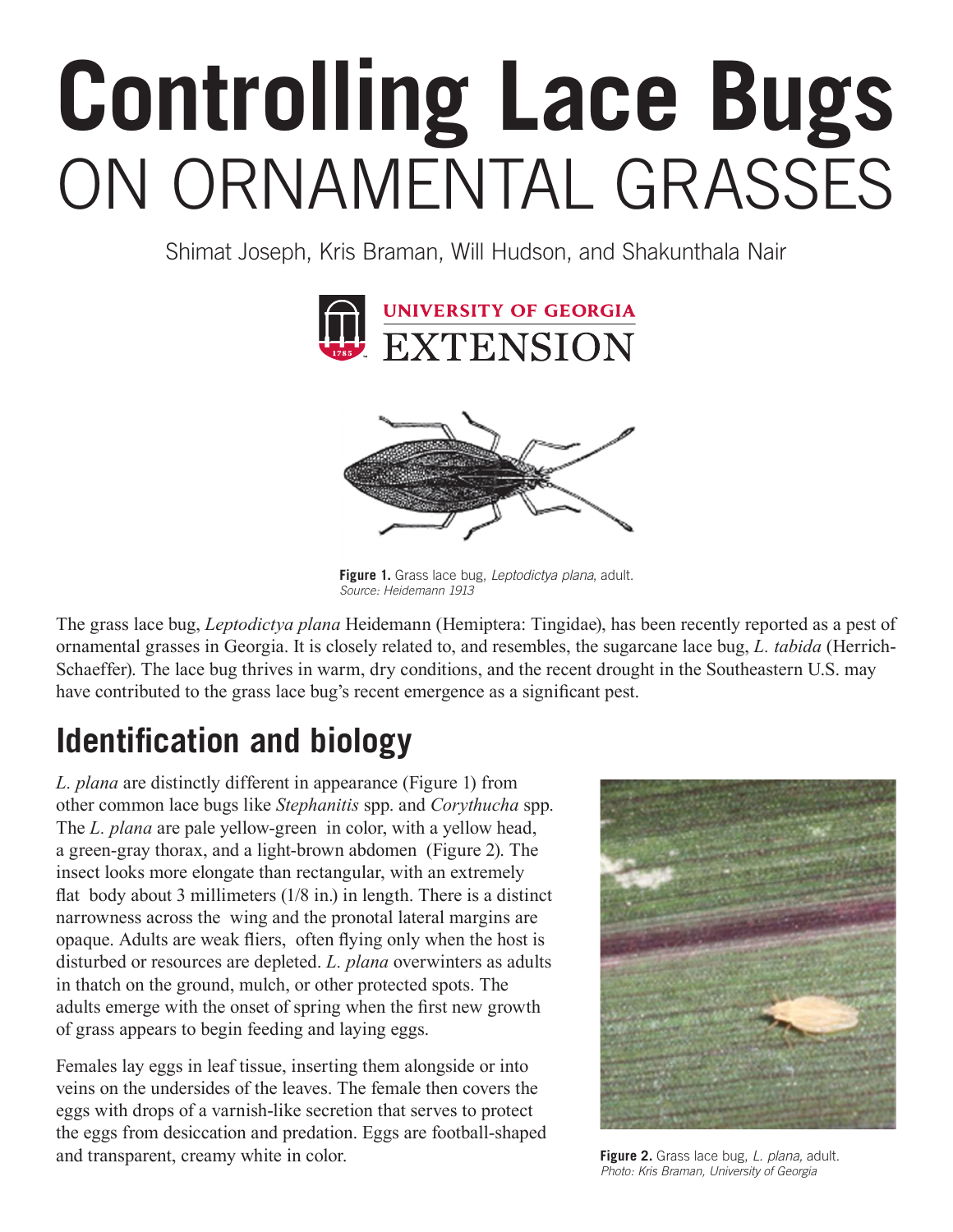Nymphs (Figure 3) are transparent when they hatch and turn cream to pale yellow-brown with spines as they grow. Newly hatched nymphs stay together in clusters, but they move more freely in later nymphal stages as they disperse to other leaves. Adults and nymphs in various stages of development are also often seen together on the undersides of the leaves (Figure 4).

*L. plana* passes through five nymphal instars (phases) before reaching adulthood. The complete life cycle, from egg to adult, may take four to six weeks, and three to four generations are possible in a year depending on the climatic conditions.



**Figure 3.** *L. plana* nymphs. *Photo: Kris Braman, University of Georgia* 



**Figure 4.** *L. plana* adults and nymphs on the underside of a leaf. *Photo: Kris Braman, University of Georgia* 

# **Host plants**

*L. plana* feeds exclusively on grasses (family Poaceae). Its preferred hosts are the panicoid grasses of the 'bristle clade' (tribe Paniceae), which include *Pennisetum* (fountain grasses), *Setaria* (foxtail) and *Zuloagaea*  (bulb panicgrass). There are occasional reports of damage from other related grass genera, such as *Eragrostis*, *Muhlenbergia*, *Andropogon*, *Schizachyrium*, *Festuca*, *Spartina*, and *Sorghastrum*.

#### **Damage symptoms**

- Chlorotic (white or yellow) flecks or stipples on upper surfaces of leaves, bleached or blighted appearance
- Frass (droppings), lace bug nymphs or adults, and cast skins (Figure 6) on the lower surfaces of leaves

Lace bugs eat by piercing their slender mouthparts through stomata on the underside of the leaf to feed on the palisade cells. This depletes chlorophyll, which affects photosynthetic ability, and transpiration, the process of moving water through the plant, which affects plant health and vigor.

Grass lace bugs prefer the mature outer leaves in a clump over the tender, new growth. Damage symptoms are most visible on the upper surfaces of the leaves (Figure 5). Typical symptoms include chlorotic (white or yellow) flecks or stipples that gradually spread, giving leaves a bleached appearance. Severe infestations can affect several leaves and eventually kill the entire plant.



**Figure 5.** *L. plana* damage (white stipples, leaf drying) on upper surfaces of leaves in ornamental grass. *Photo: Kris Braman, University of Georgia* 



**Figure 6.** *L. plana* nymphs and frass spots (droppings) on a lower leaf surface. *Photo: Kris Braman, University of Georgia* 

*UGA Cooperative Extension Circular • Controlling Lace Bugs on Ornamental Grasses* 2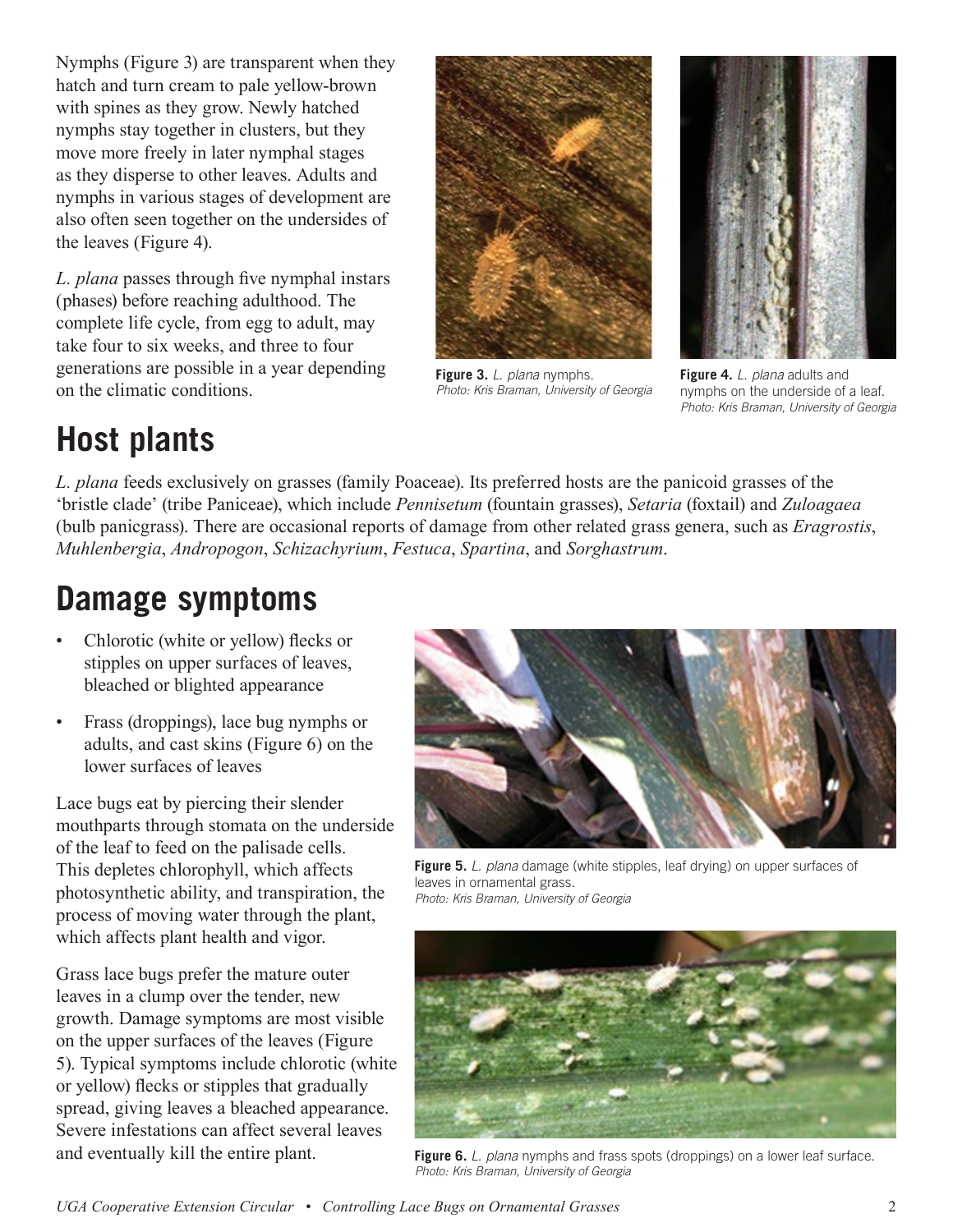### **Control strategies**

Regularly inspecting plants is critical to ensuring early detection, which is helpful for taking timely and needbased control measures. Starting in early spring, leaves should be inspected for the presence of adults, eggs, and newly hatched nymphs using a hand lens. Damaged foliage cannot be restored, and therefore, may be removed.

Using resistant or tolerant species or varieties of ornamental grasses, such as *Eragrostis*, *Muhlenbergia*, and *Spartina*, can help to reduce availability of favorable hosts for the pest to breed on. Some grass-like plants that do not belong to family Poaceae, like sedges and sweet flag, are not affected by *L. plana*. Grasses in the genus *Pennisetum* are susceptible.

Generalist predators that feed on several types of insects in the landscape, like assassin bugs, mirid bugs, green lacewings, and spiders may control lace bug populations to some extent. Refer to University of Georgia Cooperative Extension Circular 1055 for photos of predators in the Southeastern U.S. (Braman *et al.*, 2014). Natural enemies that specifically attack *L. plana* have not been reported. However, existing natural enemy populations should be conserved. Look for beneficial insects before spraying insecticides, and choose selective, short-persistence materials when possible. Low populations of lace bugs can often be managed by repeated applications of strong water spray or mild insecticides such as insecticidal soaps or horticultural oils.

Particularly heavy infestations may warrant insecticide treatment. Thorough coverage is important with contact insecticides, particularly insecticidal soaps or horticultural oils. Therefore, insecticide application in early spring (April-May) is most beneficial, since early spraying prevents further generations from developing and reduces treatment costs. Treat when lace bug nymphs are young, taking care to thoroughly cover the underside of foliage. If indicated, a repeat application in two weeks will sometimes eliminate the need to control the following generation. Systemic insecticides may be the best option when coverage is an issue. Refer to the *Georgia Pest Management Handbook* to choose insecticides labeled for use against lace bugs and for application on the host plant. Your local UGA Extension office can help with proper pesticide selection. Follow all directions, particularly the safety precautions, on the insecticide label.